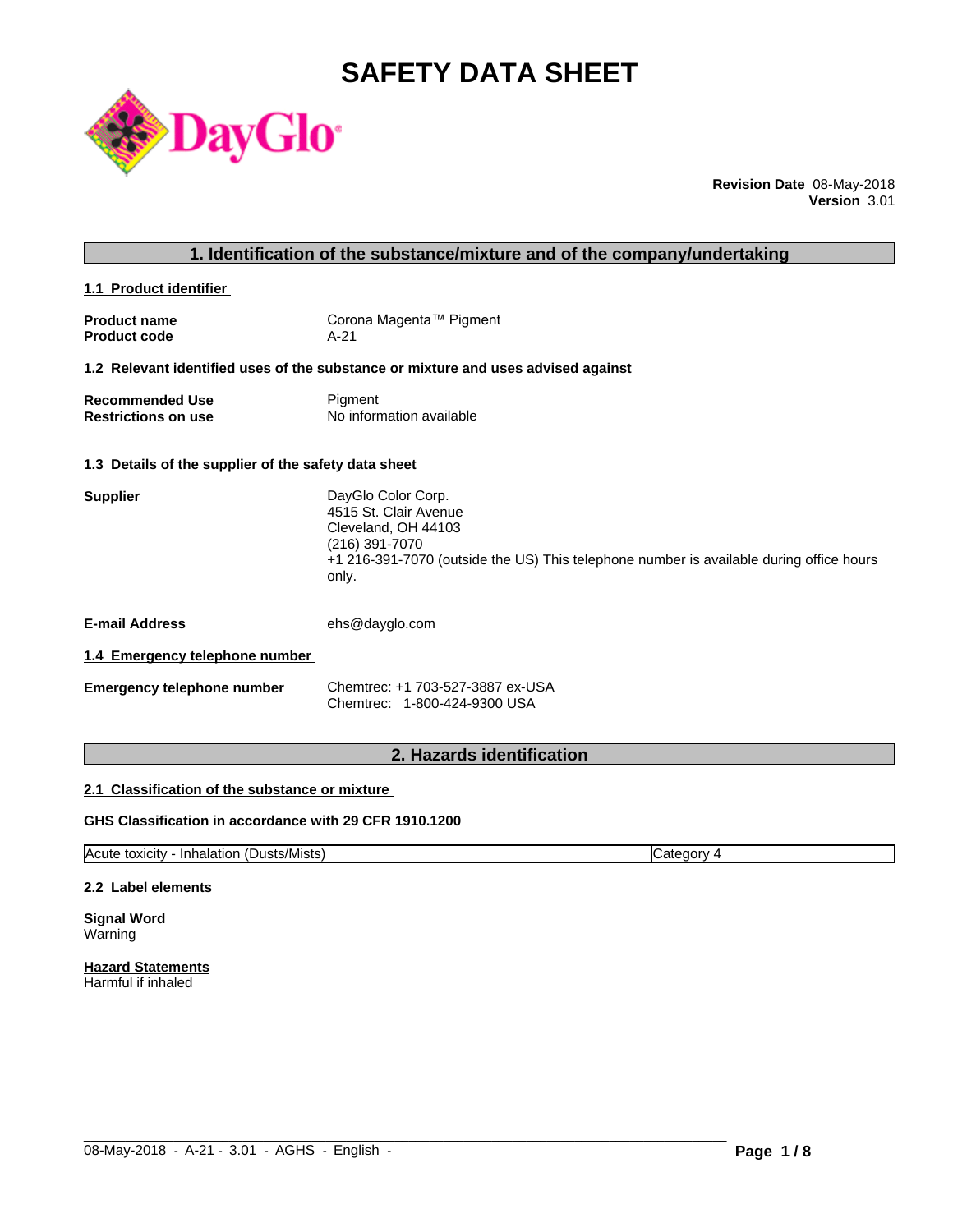

**Precautionary Statements - Prevention** Avoid breathing dust/fume/gas/mist/vapors/spray Use only outdoors or in a well-ventilated area

#### **Precautionary Statements - Response**

IF INHALED: Remove person to fresh air and keep comfortable for breathing Call a POISON CENTER or doctor if you feel unwell

#### **2.3. Other Hazards Hazards not otherwise classified (HNOC)** Not Applicable

**2.4 Other information** 

Not Applicable

**Unknown Acute Toxicity** 1.01% of the mixture consists of ingredient(s) of unknown toxicity

### **3. Composition/Information on Ingredients**

#### **Substance Mixture**

| Chemical<br><b>Name</b>                                                                     | AS No.              | $\mathbf{a}$<br>'Veiaht' |  |
|---------------------------------------------------------------------------------------------|---------------------|--------------------------|--|
| Red<br>Basic<br>.                                                                           | .ว၀.<br>3068<br>ືບປ |                          |  |
| tannas ahart a sa hladdiw r<br>The exact nercentage (concentration) of composition has been |                     |                          |  |

The exact percentage (concentration) of composition has been withheld as a trade secret.

### **4. First aid measures**

#### **4.1 Description of first-aid measures**

| <b>General advice</b>                                                          | No hazards which require special first aid measures.                                                                                                                                                                    |  |
|--------------------------------------------------------------------------------|-------------------------------------------------------------------------------------------------------------------------------------------------------------------------------------------------------------------------|--|
| Eye contact                                                                    | Immediately flush with plenty of water. After initial flushing, remove any contact lenses and<br>continue flushing for at least 15 minutes. Keep eye wide open while rinsing. If symptoms<br>persist, call a physician. |  |
| <b>Skin contact</b>                                                            | Immediate medical attention is not required. Wash off with soap and water.                                                                                                                                              |  |
| <b>Inhalation</b>                                                              | Immediate medical attention is not required. Move to fresh air.                                                                                                                                                         |  |
| <b>Ingestion</b>                                                               | Do NOT induce vomiting. Drink plenty of water. Consult a physician.                                                                                                                                                     |  |
| 4.2 Most important symptoms and effects, both acute and delayed                |                                                                                                                                                                                                                         |  |
| <b>Symptoms</b>                                                                | See Section 2.2, Label Elements and/or Section 11, Toxicological effects.                                                                                                                                               |  |
| 4.3 Indication of any immediate medical attention and special treatment needed |                                                                                                                                                                                                                         |  |
| Notes to physician                                                             | Treat symptomatically.                                                                                                                                                                                                  |  |
|                                                                                |                                                                                                                                                                                                                         |  |

 $\_$  ,  $\_$  ,  $\_$  ,  $\_$  ,  $\_$  ,  $\_$  ,  $\_$  ,  $\_$  ,  $\_$  ,  $\_$  ,  $\_$  ,  $\_$  ,  $\_$  ,  $\_$  ,  $\_$  ,  $\_$  ,  $\_$  ,  $\_$  ,  $\_$  ,  $\_$  ,  $\_$  ,  $\_$  ,  $\_$  ,  $\_$  ,  $\_$  ,  $\_$  ,  $\_$  ,  $\_$  ,  $\_$  ,  $\_$  ,  $\_$  ,  $\_$  ,  $\_$  ,  $\_$  ,  $\_$  ,  $\_$  ,  $\_$  ,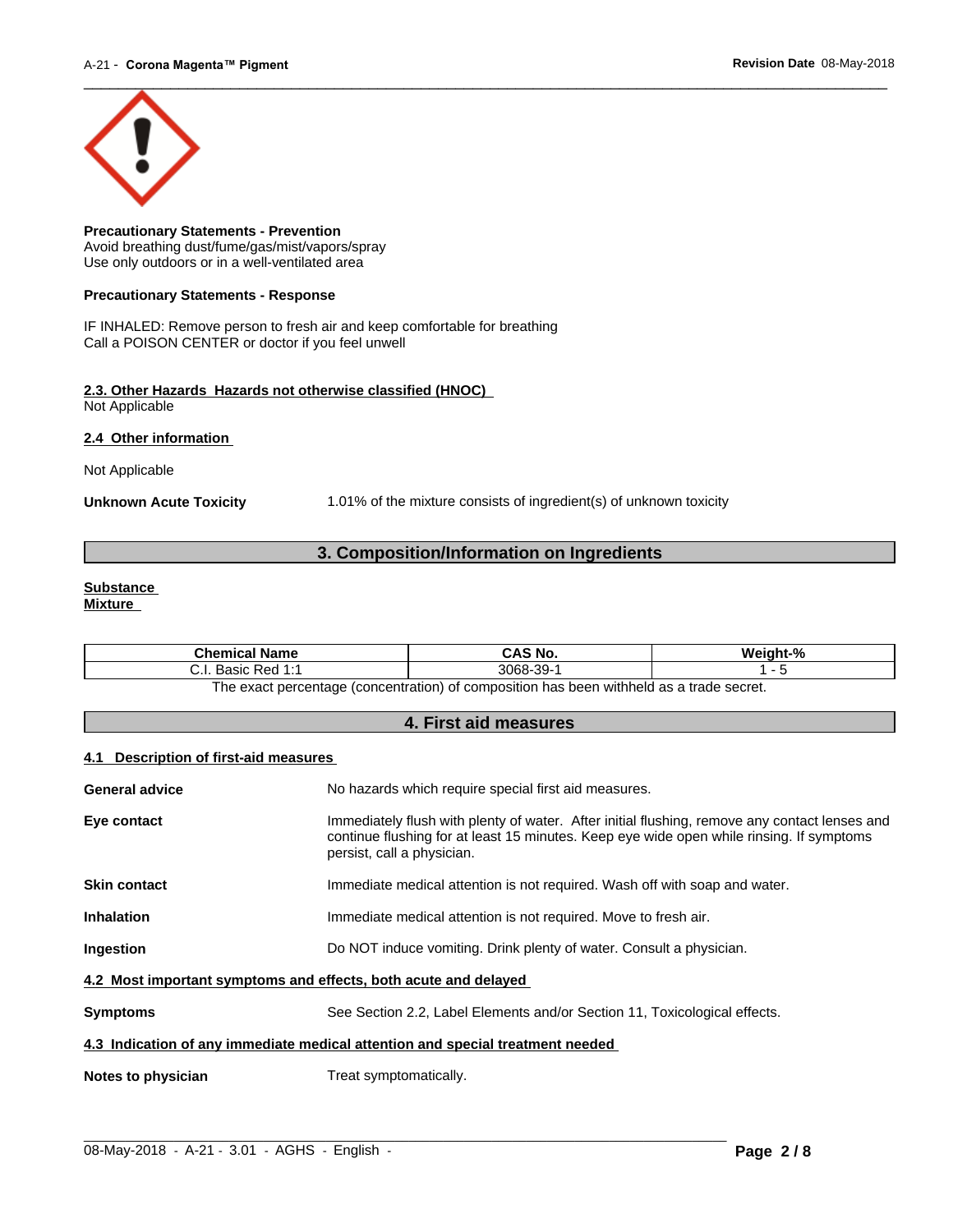#### **5. Fire-Fighting Measures**

 $\overline{\phantom{a}}$  ,  $\overline{\phantom{a}}$  ,  $\overline{\phantom{a}}$  ,  $\overline{\phantom{a}}$  ,  $\overline{\phantom{a}}$  ,  $\overline{\phantom{a}}$  ,  $\overline{\phantom{a}}$  ,  $\overline{\phantom{a}}$  ,  $\overline{\phantom{a}}$  ,  $\overline{\phantom{a}}$  ,  $\overline{\phantom{a}}$  ,  $\overline{\phantom{a}}$  ,  $\overline{\phantom{a}}$  ,  $\overline{\phantom{a}}$  ,  $\overline{\phantom{a}}$  ,  $\overline{\phantom{a}}$ 

#### **5.1 Extinguishing media**

#### **Suitable extinguishing media**

Use water spray, fog, Carbon dioxide (CO<sub>2</sub>), foam or dry chemical.

**Unsuitable Extinguishing Media** None.

#### **5.2 Special hazards arising from the substance or mixture**

**Special Hazard** None.

**Hazardous Combustion Products** Carbon oxides. Nitrogen oxides (NOx). Oxides of sulfur.

#### **Explosion Data**

**Sensitivity to Mechanical Impact** None.

Fine dust dispersed in air, in sufficient concentrations, and in the presence of an ignition source is a potential dust explosion hazard.

#### **5.3 Advice for firefighters**

As in any fire, wear self-contained breathing apparatus pressure-demand, MSHA/NIOSH (approved or equivalent) and full protective gear.

### **6. Accidental Release Measures**

#### **6.1 Personal precautions, protective equipment and emergency procedures**

Ensure adequate ventilation, especially in confined areas. Use personal protective equipment.

#### **6.2 Environmental precautions**

Dust deposits should not be allowed to accumulate on surfaces as these may form an explosive mixture if they are released into the atmosphere in sufficient concentration. Avoid dispersal of dust in the air (i.e., cleaning dusty surfaces with compressed air). Nonsparking tools should be used. Prevent product from entering drains.

#### **6.3 Methods and materials for containment and cleaning up**

| <b>Methods for Containment</b> | Prevent dust cloud. Cover powder spill with plastic sheet or tarp to minimize spreading.                                                                                                                                                                                                                                                                                                |
|--------------------------------|-----------------------------------------------------------------------------------------------------------------------------------------------------------------------------------------------------------------------------------------------------------------------------------------------------------------------------------------------------------------------------------------|
| Methods for cleaning up        | Avoid dust formation. Take precautionary measures against static discharges. Do not dry<br>sweep dust. Wet dust with water before sweeping or use a vacuum to collect dust. Use<br>personal protective equipment. Take up mechanically and collect in suitable container for<br>disposal. Prevent product from entering drains. Keep in suitable and closed containers for<br>disposal. |

#### **7. Handling and storage**

#### **7.1 Precautions for safe handling**

| Advice on safe handling                                          | Avoid dust formation. Take precautionary measures against static discharges. Fine dust<br>dispersed in air may ignite. Wear personal protective equipment. |  |
|------------------------------------------------------------------|------------------------------------------------------------------------------------------------------------------------------------------------------------|--|
| <b>Hygiene measures</b>                                          | General industrial hygiene practice.                                                                                                                       |  |
| 7.2 Conditions for safe storage, including any incompatibilities |                                                                                                                                                            |  |
| <b>Storage Conditions</b>                                        | Keep tightly closed in a dry and cool place.                                                                                                               |  |
| <b>Materials to Avoid</b>                                        | Strong acids. Strong bases.                                                                                                                                |  |

 $\_$  ,  $\_$  ,  $\_$  ,  $\_$  ,  $\_$  ,  $\_$  ,  $\_$  ,  $\_$  ,  $\_$  ,  $\_$  ,  $\_$  ,  $\_$  ,  $\_$  ,  $\_$  ,  $\_$  ,  $\_$  ,  $\_$  ,  $\_$  ,  $\_$  ,  $\_$  ,  $\_$  ,  $\_$  ,  $\_$  ,  $\_$  ,  $\_$  ,  $\_$  ,  $\_$  ,  $\_$  ,  $\_$  ,  $\_$  ,  $\_$  ,  $\_$  ,  $\_$  ,  $\_$  ,  $\_$  ,  $\_$  ,  $\_$  ,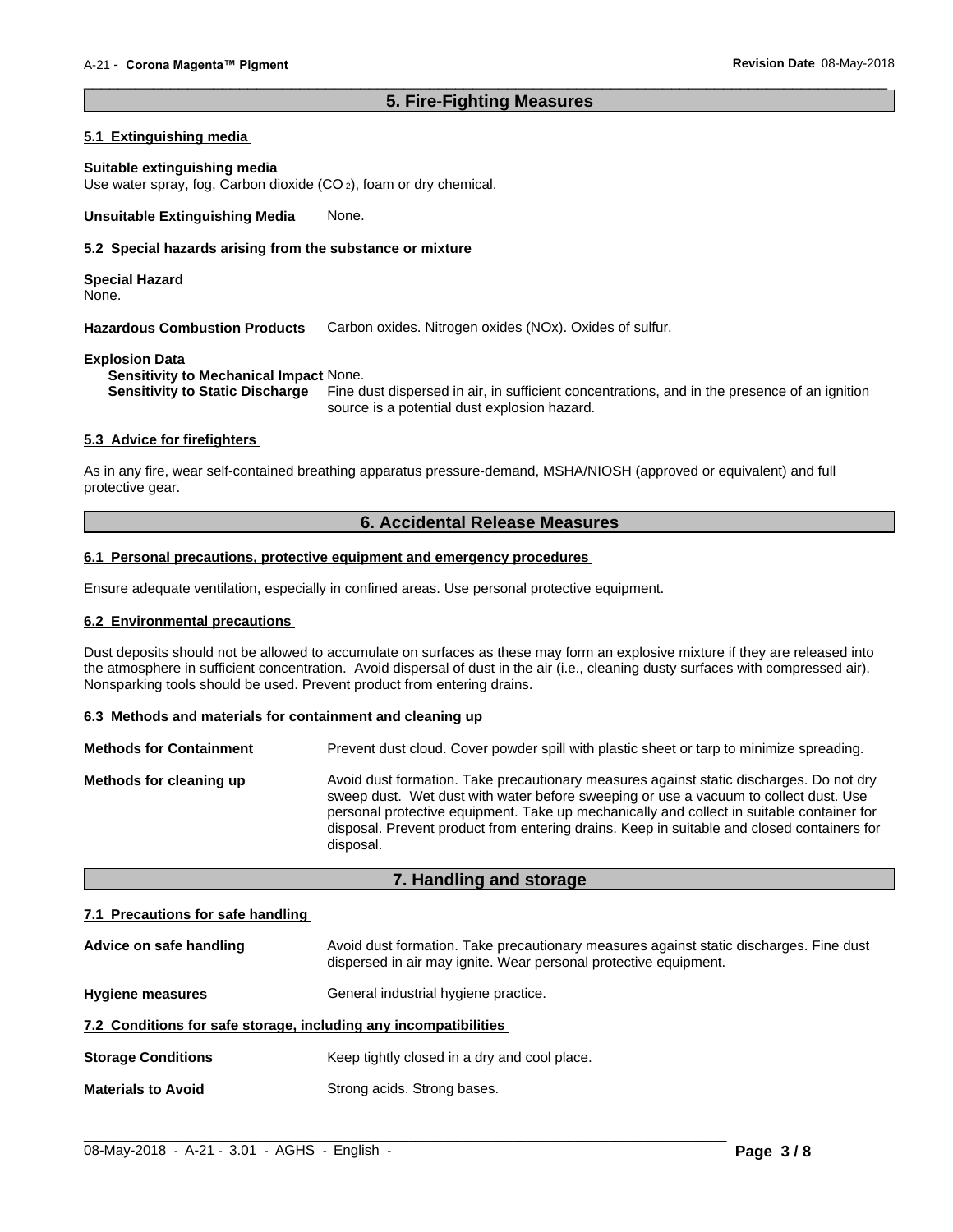## **8. Exposure controls/personal protection**

 $\overline{\phantom{a}}$  ,  $\overline{\phantom{a}}$  ,  $\overline{\phantom{a}}$  ,  $\overline{\phantom{a}}$  ,  $\overline{\phantom{a}}$  ,  $\overline{\phantom{a}}$  ,  $\overline{\phantom{a}}$  ,  $\overline{\phantom{a}}$  ,  $\overline{\phantom{a}}$  ,  $\overline{\phantom{a}}$  ,  $\overline{\phantom{a}}$  ,  $\overline{\phantom{a}}$  ,  $\overline{\phantom{a}}$  ,  $\overline{\phantom{a}}$  ,  $\overline{\phantom{a}}$  ,  $\overline{\phantom{a}}$ 

### **8.1 Exposure Guidelines**

#### **8.2 Appropriate engineering controls**

**Engineering Measures** Ensure adequate ventilation, especially in confined areas.

#### **8.3 Individual protection measures, such as personal protective equipment**

| <b>Eye/Face Protection</b>    | Safety glasses with side-shields.                                                                                   |
|-------------------------------|---------------------------------------------------------------------------------------------------------------------|
| Skin and body protection      | Not required.                                                                                                       |
| <b>Respiratory protection</b> | When workers are facing concentrations above the exposure limit they must use<br>appropriate certified respirators. |
| <b>Hygiene measures</b>       | See section 7 for more information                                                                                  |

### **9. Physical and chemical properties**

#### **9.1 Information on basic physical and chemical properties**

| <b>Physical state</b>                                                | -------<br>Solid                      |                          |                          |
|----------------------------------------------------------------------|---------------------------------------|--------------------------|--------------------------|
| Appearance                                                           | Powder                                | Color                    | Magenta                  |
| Odor                                                                 | Pungent                               | <b>Odor Threshold</b>    | No information available |
| <b>Property</b>                                                      | Values                                | Remarks • Methods        |                          |
| рH                                                                   |                                       | No information available |                          |
| <b>Melting/freezing point</b>                                        | 110 °C / 230 °F                       |                          |                          |
| <b>Boiling point/boiling range</b>                                   |                                       | No information available |                          |
| <b>Flash Point</b>                                                   |                                       | No information available |                          |
| <b>Evaporation rate</b>                                              |                                       | No information available |                          |
| Flammability (solid, gas)                                            |                                       | No information available |                          |
| <b>Flammability Limits in Air</b>                                    |                                       |                          |                          |
| upper flammability limit                                             |                                       | No information available |                          |
| lower flammability limit                                             |                                       | No information available |                          |
| Vapor pressure                                                       |                                       | No information available |                          |
| Vapor density                                                        |                                       | No information available |                          |
| <b>Specific Gravity</b>                                              | 1.36                                  |                          |                          |
| <b>Water solubility</b>                                              | Insoluble in water                    |                          |                          |
| Solubility in other solvents                                         |                                       | No information available |                          |
| <b>Partition coefficient</b>                                         |                                       | No information available |                          |
| <b>Autoignition temperature</b>                                      |                                       | No information available |                          |
| <b>Decomposition temperature</b>                                     |                                       | No information available |                          |
| <b>Viscosity, kinematic</b>                                          |                                       | No information available |                          |
| Viscosity, dynamic                                                   |                                       | No information available |                          |
| <b>Explosive properties</b>                                          | Fine dust dispersed in air may ignite |                          |                          |
| <b>Oxidizing Properties</b>                                          |                                       | No information available |                          |
| 9.2 Other information<br>Volatile organic compounds (VOC)<br>content | None                                  |                          |                          |
|                                                                      |                                       |                          |                          |

## **10. Stability and Reactivity**

 $\_$  ,  $\_$  ,  $\_$  ,  $\_$  ,  $\_$  ,  $\_$  ,  $\_$  ,  $\_$  ,  $\_$  ,  $\_$  ,  $\_$  ,  $\_$  ,  $\_$  ,  $\_$  ,  $\_$  ,  $\_$  ,  $\_$  ,  $\_$  ,  $\_$  ,  $\_$  ,  $\_$  ,  $\_$  ,  $\_$  ,  $\_$  ,  $\_$  ,  $\_$  ,  $\_$  ,  $\_$  ,  $\_$  ,  $\_$  ,  $\_$  ,  $\_$  ,  $\_$  ,  $\_$  ,  $\_$  ,  $\_$  ,  $\_$  ,

#### **10.1 Reactivity**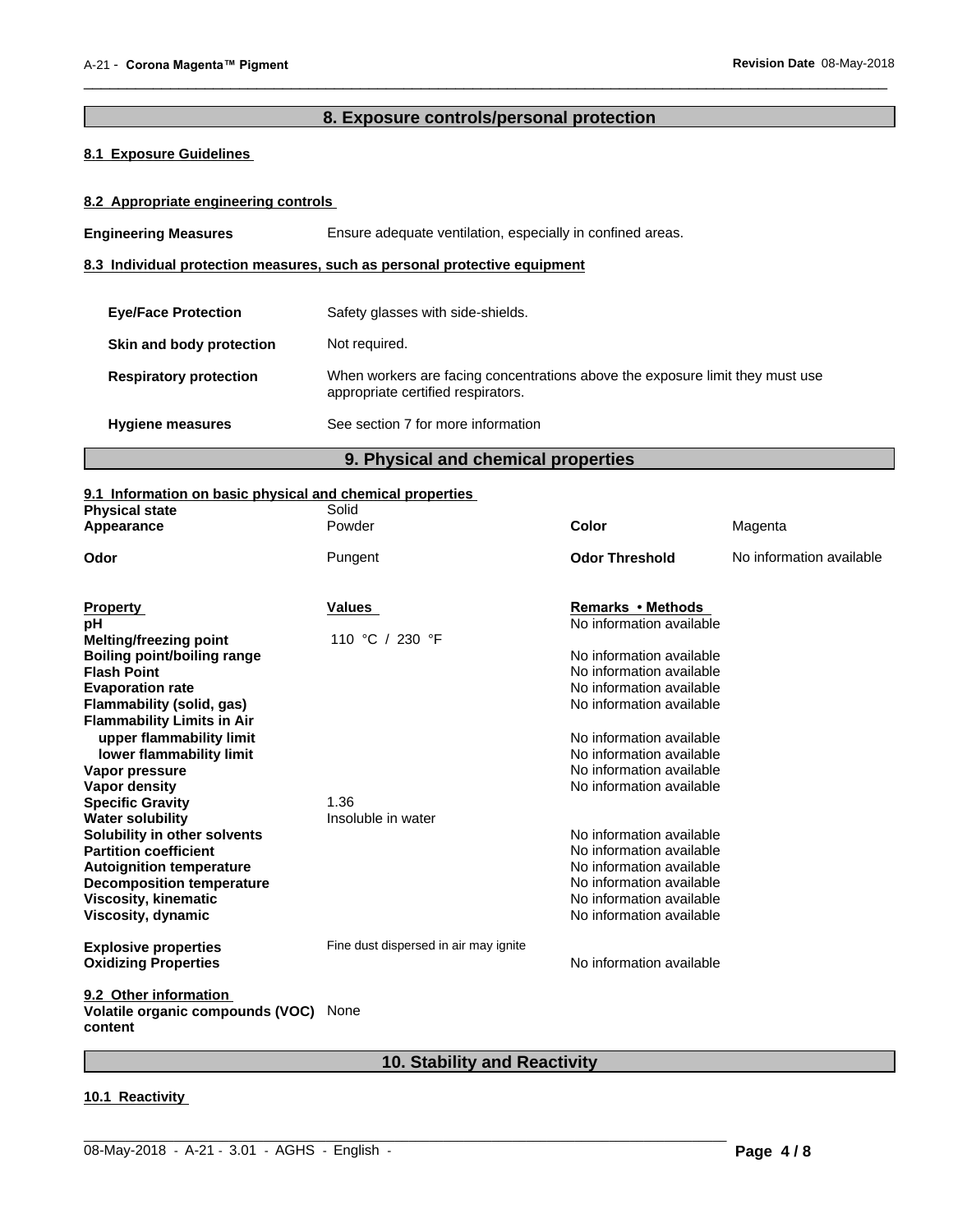No dangerous reaction known under conditions of normal use

#### **10.2 Chemical stability**

Stable

#### **10.3 Possibility of hazardous reactions**

None under normal processing.

#### **10.4 Conditions to Avoid**

Dust formation. Take precautionary measures against static discharges.

#### **10.5 Incompatible Materials**

Strong acids. Strong bases.

#### **10.6 Hazardous Decomposition Products**

Thermal decomposition can lead to release of irritating gases and vapors.

#### **11. Toxicological information**

 $\overline{\phantom{a}}$  ,  $\overline{\phantom{a}}$  ,  $\overline{\phantom{a}}$  ,  $\overline{\phantom{a}}$  ,  $\overline{\phantom{a}}$  ,  $\overline{\phantom{a}}$  ,  $\overline{\phantom{a}}$  ,  $\overline{\phantom{a}}$  ,  $\overline{\phantom{a}}$  ,  $\overline{\phantom{a}}$  ,  $\overline{\phantom{a}}$  ,  $\overline{\phantom{a}}$  ,  $\overline{\phantom{a}}$  ,  $\overline{\phantom{a}}$  ,  $\overline{\phantom{a}}$  ,  $\overline{\phantom{a}}$ 

#### **11.1 Acute toxicity**

#### **Numerical measures of toxicity: Product Information**

| LD50 Oral:         | LD50 Dermal:       | <b>LC50 (Dust/Mist)</b> | LC50 (Vapor) |  |
|--------------------|--------------------|-------------------------|--------------|--|
| 16,000 mg/kg (rat) | 23,000 mg/kg (rat) |                         |              |  |

#### **The following values are calculated based on chapter 3.1 of the GHS document**

**Unknown Acute Toxicity** 1.01% of the mixture consists of ingredient(s) of unknown toxicity

| Oral LD50        | 44,455.00 mg/kg |
|------------------|-----------------|
| LC50 (Dust/Mist) | 4.62 mg/l       |

#### **Numerical measures of toxicity: Component Information**

| <b>Chemical Name</b>             | ∟D50 Oral                             | <b>LD50 Dermal</b>           | <b>LC50 Inhalation</b>   |
|----------------------------------|---------------------------------------|------------------------------|--------------------------|
| ~ ·<br>Red<br>Basic I<br><br>. . | Rat<br>449<br>) mg/ka<br>.<br>$\cdot$ | 2,500 mg/kg (Rat)<br>$\cdot$ | 0.05<br>ma/l<br>(4 hour) |
| 3068-39-                         |                                       |                              |                          |

 $\_$  ,  $\_$  ,  $\_$  ,  $\_$  ,  $\_$  ,  $\_$  ,  $\_$  ,  $\_$  ,  $\_$  ,  $\_$  ,  $\_$  ,  $\_$  ,  $\_$  ,  $\_$  ,  $\_$  ,  $\_$  ,  $\_$  ,  $\_$  ,  $\_$  ,  $\_$  ,  $\_$  ,  $\_$  ,  $\_$  ,  $\_$  ,  $\_$  ,  $\_$  ,  $\_$  ,  $\_$  ,  $\_$  ,  $\_$  ,  $\_$  ,  $\_$  ,  $\_$  ,  $\_$  ,  $\_$  ,  $\_$  ,  $\_$  ,

#### **11.2 Information on toxicologicaleffects**

### **Skin corrosion/irritation**

Product Information • May cause irritation Component Information • No information available

#### **Serious eye damage/eye irritation**

Product Information • May cause irritation Component Information • No information available

#### **Respiratory or skin sensitization**

Product Information

• May be harmful if inhaled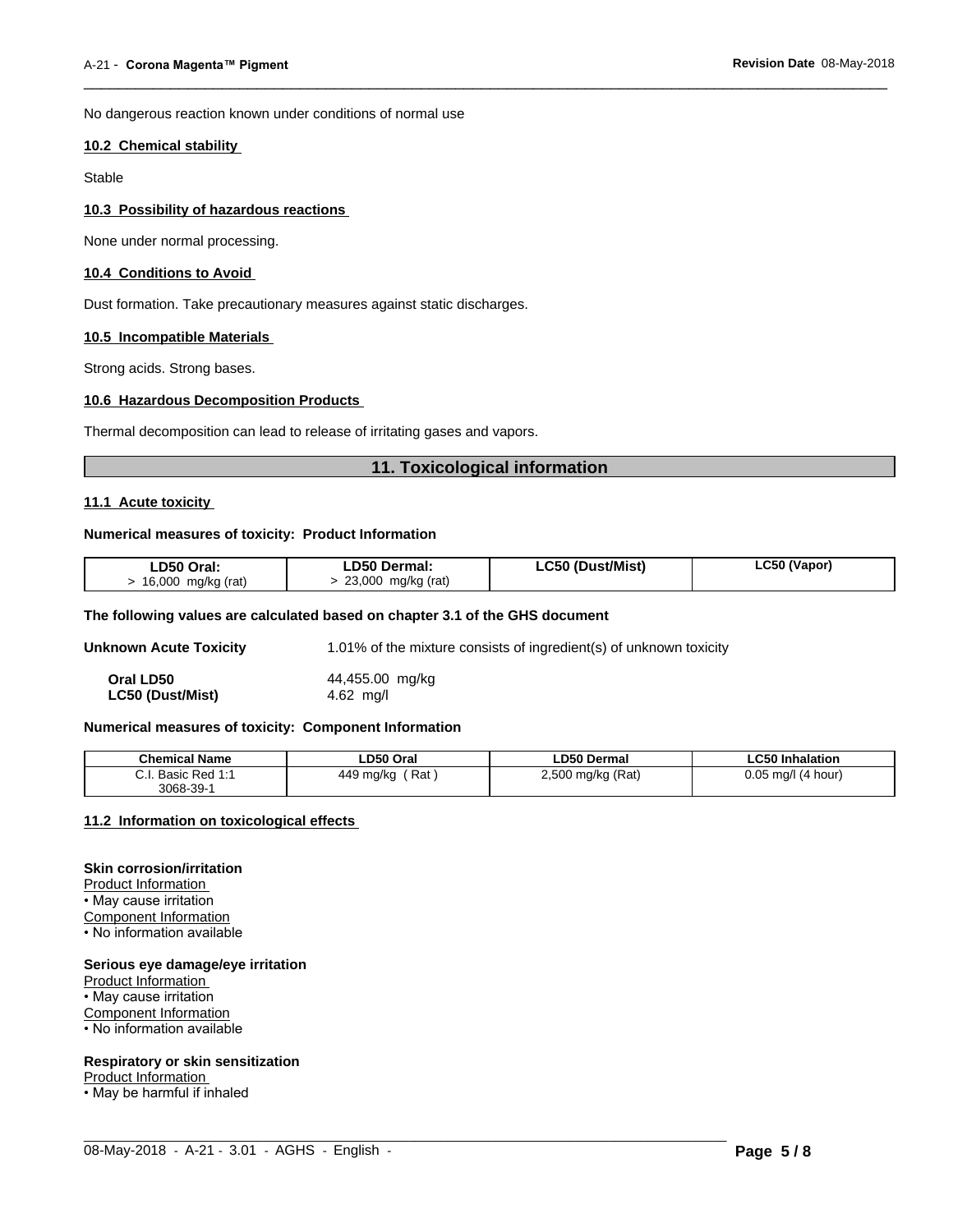Component Information • No information available

#### **Germ cell mutagenicity**

Product Information • No information available Component Information • No information available

#### **Carcinogenicity**

Product Information

• This product contains <0.1% free formaldehyde and may be capable of outgassing formaldehyde at levels in excess of OSHA's Action Level under some conditions of use. Formaldehyde is a known cancer hazard. Long term exposure may result in dermatitis or respiratory sensitization for sensitive individuals.<br>Component Information

 $\overline{\phantom{a}}$  ,  $\overline{\phantom{a}}$  ,  $\overline{\phantom{a}}$  ,  $\overline{\phantom{a}}$  ,  $\overline{\phantom{a}}$  ,  $\overline{\phantom{a}}$  ,  $\overline{\phantom{a}}$  ,  $\overline{\phantom{a}}$  ,  $\overline{\phantom{a}}$  ,  $\overline{\phantom{a}}$  ,  $\overline{\phantom{a}}$  ,  $\overline{\phantom{a}}$  ,  $\overline{\phantom{a}}$  ,  $\overline{\phantom{a}}$  ,  $\overline{\phantom{a}}$  ,  $\overline{\phantom{a}}$ 

• No information available

#### **Reproductive toxicity**

Product Information  $\cdot$  No information available Component Information • No information available

**STOT - single exposure** No information available

#### **STOT - repeated exposure**

• No known effect

#### **Other adverse effects**

Product Information • No information available Component Information • No information available

#### **Aspiration hazard**

Product Information  $\cdot$  No information available Component Information • No information available

### **12. Ecological information**

### **12.1 Toxicity**

**Ecotoxicity No information available** 

 $<$  1 % of the mixture consists of components(s) of unknown hazards to the aquatic environment

#### **Ecotoxicity effects**

#### **12.2 Persistence and degradability**

No information available.

#### **12.3 Bioaccumulative potential**

Discharge into the environment must be avoided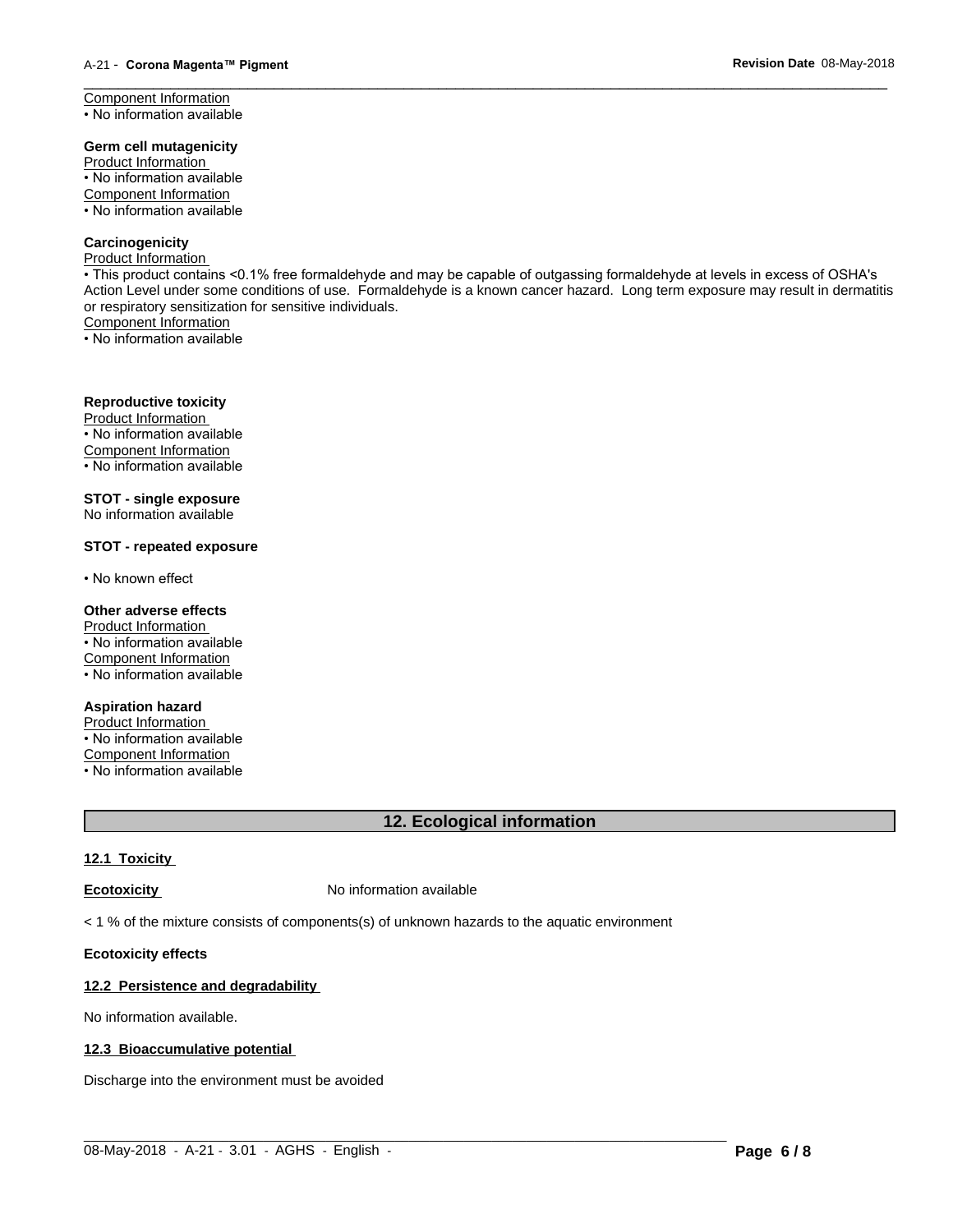#### **12.4 Mobility in soil**

No information available.

#### **12.5 Other adverse effects**

No information available

### **13. Disposal Considerations**

 $\overline{\phantom{a}}$  ,  $\overline{\phantom{a}}$  ,  $\overline{\phantom{a}}$  ,  $\overline{\phantom{a}}$  ,  $\overline{\phantom{a}}$  ,  $\overline{\phantom{a}}$  ,  $\overline{\phantom{a}}$  ,  $\overline{\phantom{a}}$  ,  $\overline{\phantom{a}}$  ,  $\overline{\phantom{a}}$  ,  $\overline{\phantom{a}}$  ,  $\overline{\phantom{a}}$  ,  $\overline{\phantom{a}}$  ,  $\overline{\phantom{a}}$  ,  $\overline{\phantom{a}}$  ,  $\overline{\phantom{a}}$ 

#### **13.1 Waste treatment methods**

Dispose of in accordance with federal, state, and local regulations.

#### **14. Transport Information**

| <u>DOT</u>  | Not regulated |
|-------------|---------------|
| <b>MEX</b>  | Not regulated |
| <b>IMDG</b> | Not regulated |
| <b>IATA</b> | Not regulated |

### **15. Regulatory information**

#### **15.1 International Inventories**

| Complies |
|----------|
| Complies |
| Complies |
|          |
| Complies |
| Complies |
| Complies |
| Complies |
| -        |
|          |

 **TSCA** - United States Toxic Substances Control Act Section 8(b) Inventory

 **DSL** - Canadian Domestic Substances List

 **EINECS/ELINCS** - European Inventory of Existing Chemical Substances/European List of Notified Chemical Substances

 **PICCS** - Philippines Inventory of Chemicals and Chemical Substances

 **ENCS** - Japan Existing and New Chemical Substances

 **IECSC** - China Inventory of Existing Chemical Substances

 **KECL** - Korean Existing and Evaluated Chemical Substances

 **PICCS** - Philippines Inventory of Chemicals and Chemical Substances

 **AICS** - Australian Inventory of Chemical Substances

 **NZIoC** - New Zealand Inventory of Chemicals

#### **15.2 U.S. Federal Regulations**

#### **SARA 313**

Section 313 of Title III of the Superfund Amendments and Reauthorization Act of 1986 (SARA). This product does not contain any chemicals which are subject to the reporting requirements of the Act and Title 40 of the Code of Federal Regulations, Part 372

#### **15.3 Pesticide Information**

Not applicable